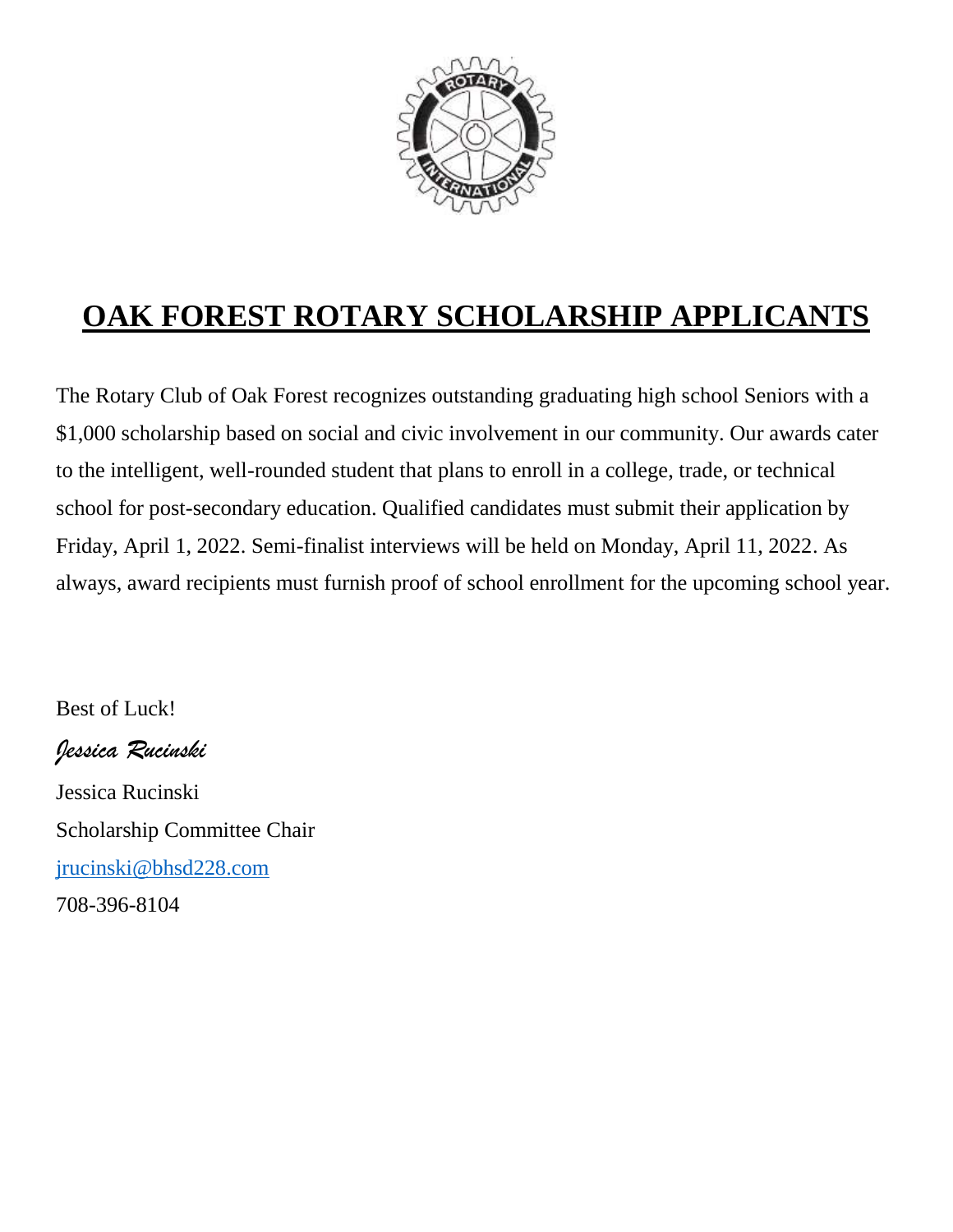# **SCHOLARSHIP APPLICATION**

### Deadline: Application must be received no later than April 1, 2022

Semi-finalist interviews will be held the evening of April 11, 2022. Applicant must be present for interview. NO EXCEPTIONS.

*Applications must be emailed, mailed, or delivered to:* Jessica Rucinski 15203 Pulaski Road Midlothian, IL 60445 Email: [Jrucinski@bhsd228.com](mailto:Jrucinski@bhsd228.com)

**WHO IS ELIGIBLE?** Seniors graduating from high school in 2022 who either (a) will graduate from Oak Forest or Bremen High School this year, or (b) currently reside in Oak Forest, IL and will graduate from another high school this year. Students must be attending college or a trade school in the fall in order to be eligible. Immediate family members of Oak Forest Rotarians are not eligible.

### *Please type your responses to Sections A-C and submit with the attached release form.*

#### **SECTION A: STATEMENT OF QUALIFICATIONS**

Rotary International is an organization of business and professional leaders united worldwide who provide humanitarian service, encourage high ethical standards in all vocations, and help build goodwill and peace in the world. The object of Rotary is to encourage and foster this ideal of service above self- in the community, in the work place, and throughout the world.

With Rotary's motto of "Service *Above Self*" in mind, please describe in detail the types of service you have rendered in your community, church, or school. Please include information regarding current and previous high schools you have attended, all relevant information with respect to service club membership, elected offices held, extracurricular and athletic activities, and any honors or awards received. Be specific. Use a separate page or pages as necessary.

#### **SECTION B: GOALS**

Describe your plans for the future, including post-high school studies and service opportunities. What school will you be attending or to which schools have you been accepted? How will *"Service Above Self"* play a role in your future endeavors? Please elaborate and be specific.

#### **SECTION C: WRITING SAMPLE** (300 Words or Less)

Other than family members, who or what has been a major influence or inspiration in your life? How has this influence prepared you for the new challenges that you will encounter in the next few years?

### **SECTION D: COMPLETE ATTACHED RELEASE FORM**